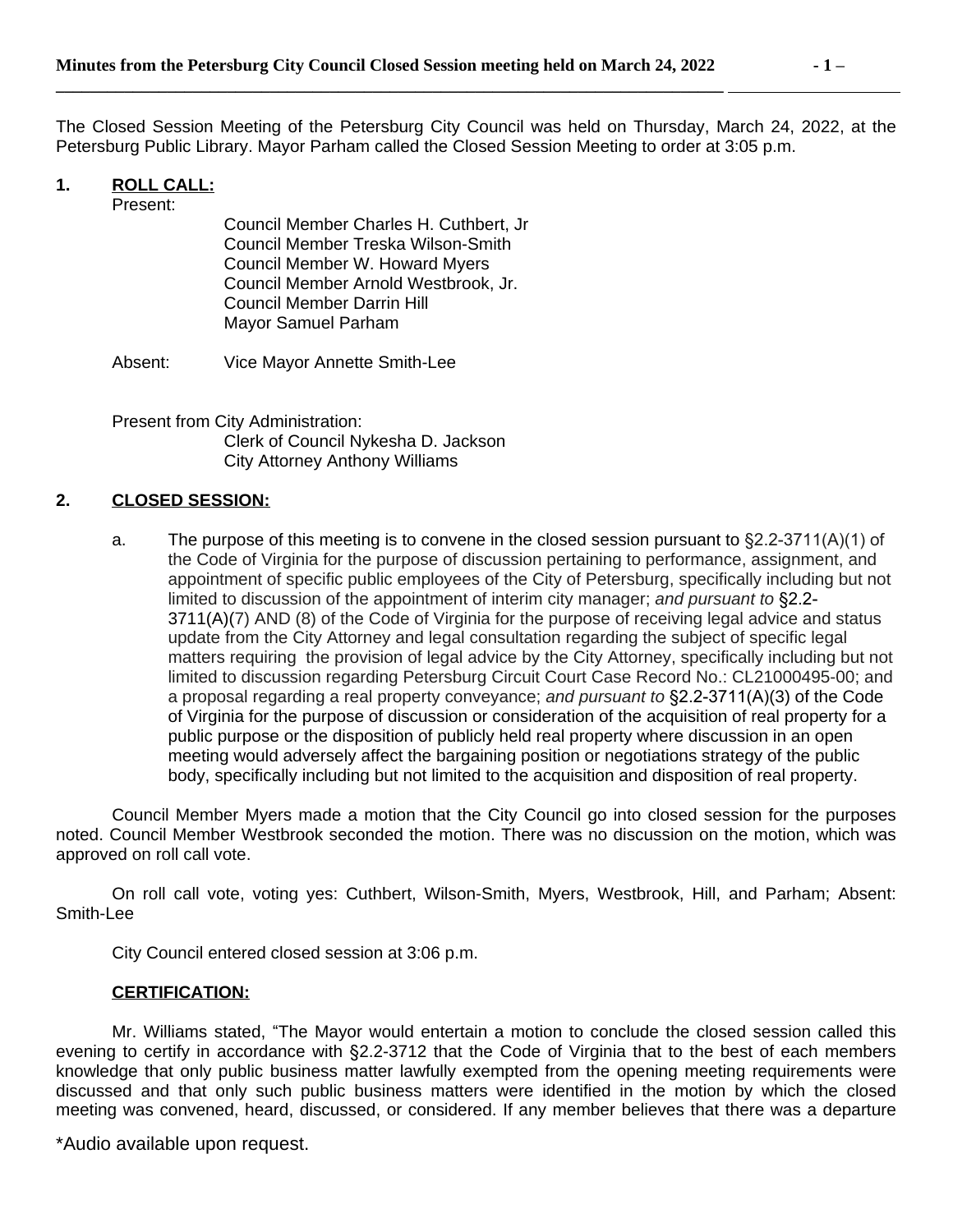from the foregoing requirements should so state prior to the vote indicating the substance for departure that in his or her judgment has taken place. This requires a roll call vote Mr. Mayor."

Council Member Hill made a motion to return City Council into open session and certify the purposes of the closed session. Council Member Myers seconded the motion. There was no discussion on the motion.

The motion was approved on roll call vote.

On roll call vote, voting yes: Cuthbert, Wilson-Smith, Myers, Westbrook, Hill, and Parham: Absent: Smith-Lee

#### **22-R-14 A RESOLUTION CERTIFYING, AS REQUIRED BY THE CODE OF VIRGINIA, SECTION 2.2- 3712, THAT TO THE BEST OF EACH MEMBER'S KNOWLEDGE, ONLY PUBLIC BUSINESS MATTERS LAWFULLY EXEMPTED FROM OPEN MEETING REQUIREMENTS OF VIRGINIA LAW WERE DISCUSSED IN THE CLOSED SESSION, AND ONLY SUCH PUBLIC BUSINESS MATTERS AS WERE IDENTIFIED IN THE MOTION CONVENING THE CLOSED SESSION WERE HEARD, DISCUSSED, OR CONSIDERED.**

City Council returned to open session at 4:56 p.m.

Mayor Parham stated, "At this time I would like to have for us to motion to accept the resignation and separation of service of the city manager, Stuart Turille. And to authorize the mayor to execute contract for interim city manager services for Kenneth Miller ATAC LLC, to provide interim city manager services and appointment Kenneth Miller as Interim City Manager."

Council Member Hill made a motion to accept the resignation and separation of service of the city manager, Stuart Turille. And to authorize the mayor to execute contract for interim city manager services for Kenneth Miller ATAC LLC, to provide interim city manager services and appointment Kenneth Miller as Interim City Manager. Council Member Cuthbert seconded the motion. On roll call vote, voting yes: Cuthbert, Wilson-Smith, Myers, Westbrook, Hill, and Parham; Absent: Smith-Lee

Mr. Williams stated, "Point of order Mr. Mayor. You just added it, but you have to actually adopt the motion."

Mayor Parham stated, "At this time we added the motion to be adopted tonight. At this point in time, we will adopt the motion."

Council Member Hill made a motion to adopt the motion of accepting the resignation and separation of service of the city manager, Stuart Turille. And to authorize the mayor to execute contract for interim city manager services for Kenneth Miller ATAC LLC, to provide interim city manager services and appointment Kenneth Miller as Interim City Manager. Council Member Cuthbert seconded the motion. The motion was approved on roll call vote. On roll call vote, voting yes: Cuthbert, Wilson-Smith, Myers, Westbrook, Hill, Smith-Lee and Parham; Absent: Smith-Lee

# **3. ADJOURNMENT:**

City Council adjourned at 4:59 p.m.

\_\_\_\_\_\_\_\_\_\_\_\_\_\_\_\_\_\_\_\_\_\_\_\_\_ Clerk of City Council